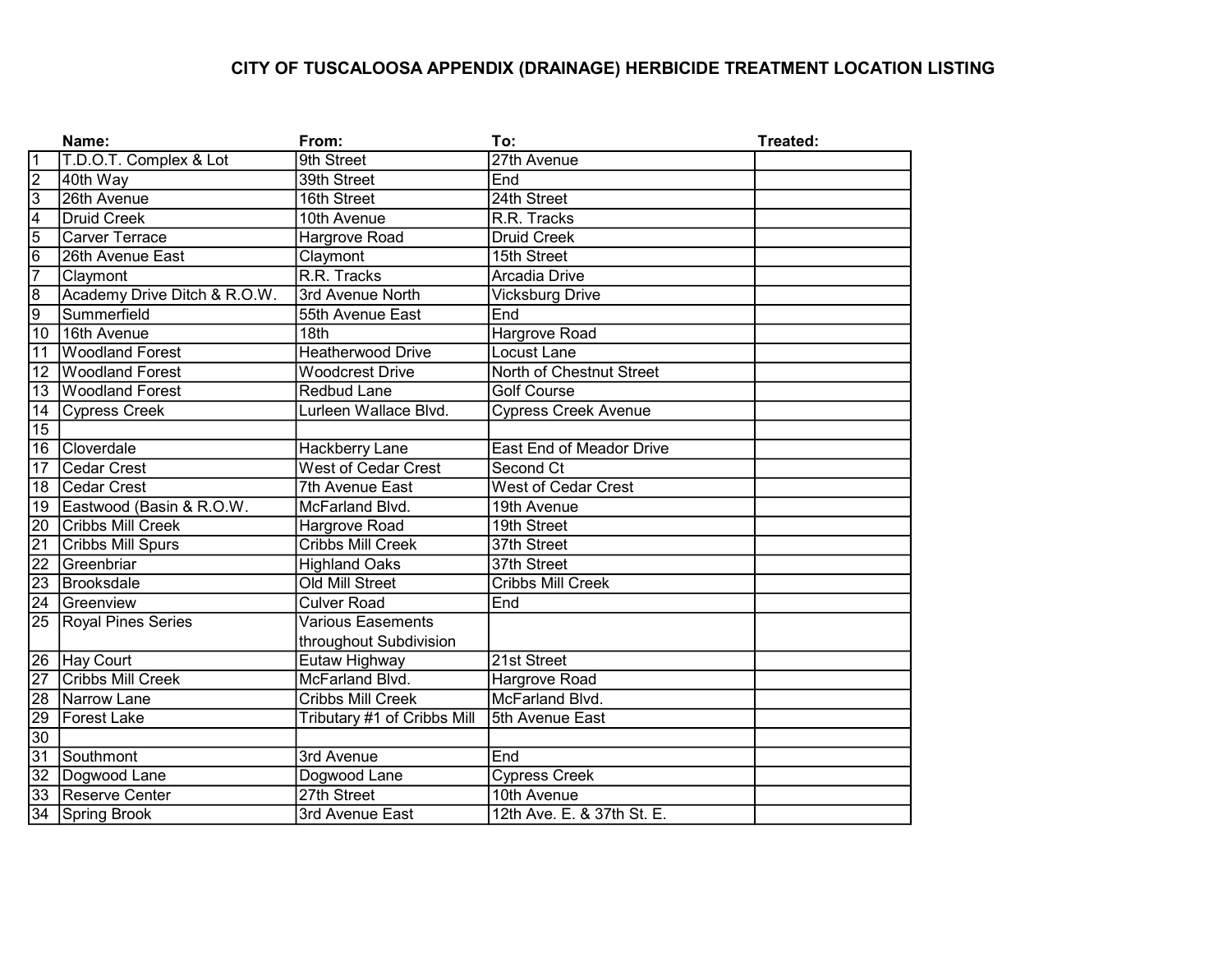# CITY OF TUSCALOOSA APPENDIX (DRAINAGE) HERBICIDE TREATMENT LOCATION LISTING

|                 | 35 Hollywood Park        | Old Fosters Road                | <b>Ozment Road</b>                 |                 |
|-----------------|--------------------------|---------------------------------|------------------------------------|-----------------|
|                 | 36 Richardson Meats      | <b>Cribbs Mill Creek</b>        | End                                |                 |
| $\overline{37}$ | <b>River Road</b>        | <b>Jack Warner Parkway</b>      | End                                |                 |
| $\overline{38}$ | <b>Woodland Hills</b>    | <b>Woodland Hills Drive</b>     | End                                |                 |
| $\overline{39}$ | <b>Woodland Trace</b>    | McGee Road                      | End                                |                 |
| 40              | <b>Woodland Hills</b>    | <b>Woodland Hills Drive</b>     | End                                |                 |
| 41              |                          |                                 |                                    |                 |
| $\overline{42}$ | The Glenns               | <b>Willow Lane</b>              | End of The Glenns                  |                 |
| $\overline{43}$ |                          |                                 |                                    |                 |
| 44              | East Park                | 1st Place NE                    | 2nd Place NE                       |                 |
| 45              | Mike & Ed's              | 15th Street                     | Lake Avenue                        |                 |
|                 | 46 Hwy 215               | <b>Hwy 215</b>                  | Hwy 215 (Up to home owner's fence) |                 |
| 47              | College Hills            | 40th Avenue                     | 42nd Avenue                        |                 |
| 48              | Kaulton                  | <b>Willow Lane</b>              | 29th Street                        |                 |
| $\overline{49}$ | Kaulton ***              | <b>Beech Street</b>             | 35th Street (access thru Tamco)    |                 |
|                 | Name:                    | From:                           | To:                                | <b>Treated:</b> |
| 50              | <b>West Haven</b>        | Cedar Street                    | Cherry Street                      |                 |
| $\overline{51}$ |                          |                                 |                                    |                 |
|                 | 52 College Hills         | <b>College Hills Apartments</b> | End                                |                 |
|                 | 53 Montpelier Drive      | <b>Montpelier Drive</b>         | End                                |                 |
| $\overline{54}$ | 2nd Court E.             | Behind 5335 2nd Ct. E.          | End                                |                 |
| $\overline{55}$ | <b>Bellview Drive</b>    | East of 52nd Street East        | End                                |                 |
|                 | 56 Woodland Forest       | Hargrove Road                   | Pinewood Lane                      |                 |
| $\overline{57}$ | Midtown Center           | <b>Alta Vista</b>               | 15th Street                        |                 |
| $\overline{58}$ | <b>Fed EX</b>            | 10th Avenue                     | Fed EX                             |                 |
| $\overline{59}$ | Cypress Creek            | <b>Cypress Creek Avenue</b>     | End                                |                 |
| 60              | <b>Oakhill Court</b>     | McFarland Blvd.                 | End of Oakhill Court               |                 |
| 61              | <b>MLK Slope</b>         | 3rd Street                      | <b>MLK</b>                         |                 |
| $\overline{62}$ | 30th Avenue E.           | 30th Avenue E.                  | End                                |                 |
| 63              | 52nd Street E.           | Behind 326 52nd St E            | End                                |                 |
| 64              | Mimosa Park              | Mimosa Park Road                | End                                |                 |
| 65              | Mill Creek Ave           | Cribbs Mill Creek               | End                                |                 |
| 66              | <b>Bowers Park</b>       | Hargrove Road                   | End of rip/rap                     |                 |
| 67              |                          |                                 |                                    |                 |
|                 | 68 Pipe Storage Yard     | 35th Street                     | <b>Behind Impound Yard</b>         |                 |
|                 | 69 1867 Carriage Heights | 16th Avenue E.                  | End                                |                 |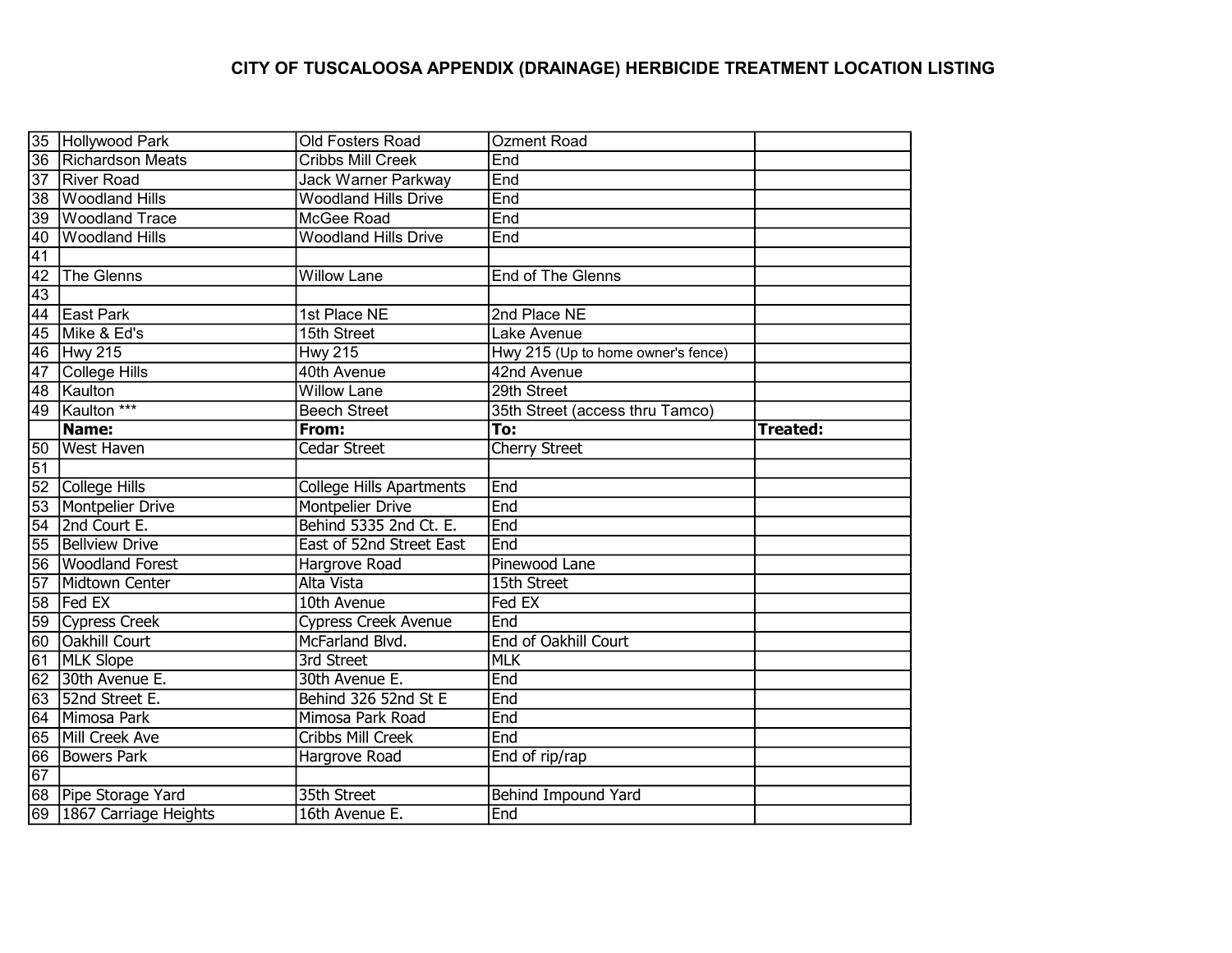# CITY OF TUSCALOOSA APPENDIX (DRAINAGE) HERBICIDE TREATMENT LOCATION LISTING

|    | 70 Woodland Hills                 | Woodland Hills Road   | South Side Only         |  |
|----|-----------------------------------|-----------------------|-------------------------|--|
|    | 71 Taylor Circle Project          | Eutaw Highway         | <b>Taylor Circle</b>    |  |
|    | 72 Human Resources Detention Pond | 37th Street East      | I 20-59                 |  |
| 73 |                                   |                       |                         |  |
|    | $\sqrt{74}$ 39th Ave E            | 1330 39th Ave E       | End (inside fence only) |  |
|    | 75 Bear Creek Road                | RipRap on South Side  | guardrail               |  |
|    | 76 3841 5th Avenue                | 3841 5th Ave          | <b>Detention Pond</b>   |  |
|    | 77 3801 McFarland Blvd E          | 3801 McFarland Blyd E | <b>Detention Pond</b>   |  |
|    | 78 55 Juanita Drive               | 55 Juanita Drive      | Detention Pond          |  |

DENOTES NEW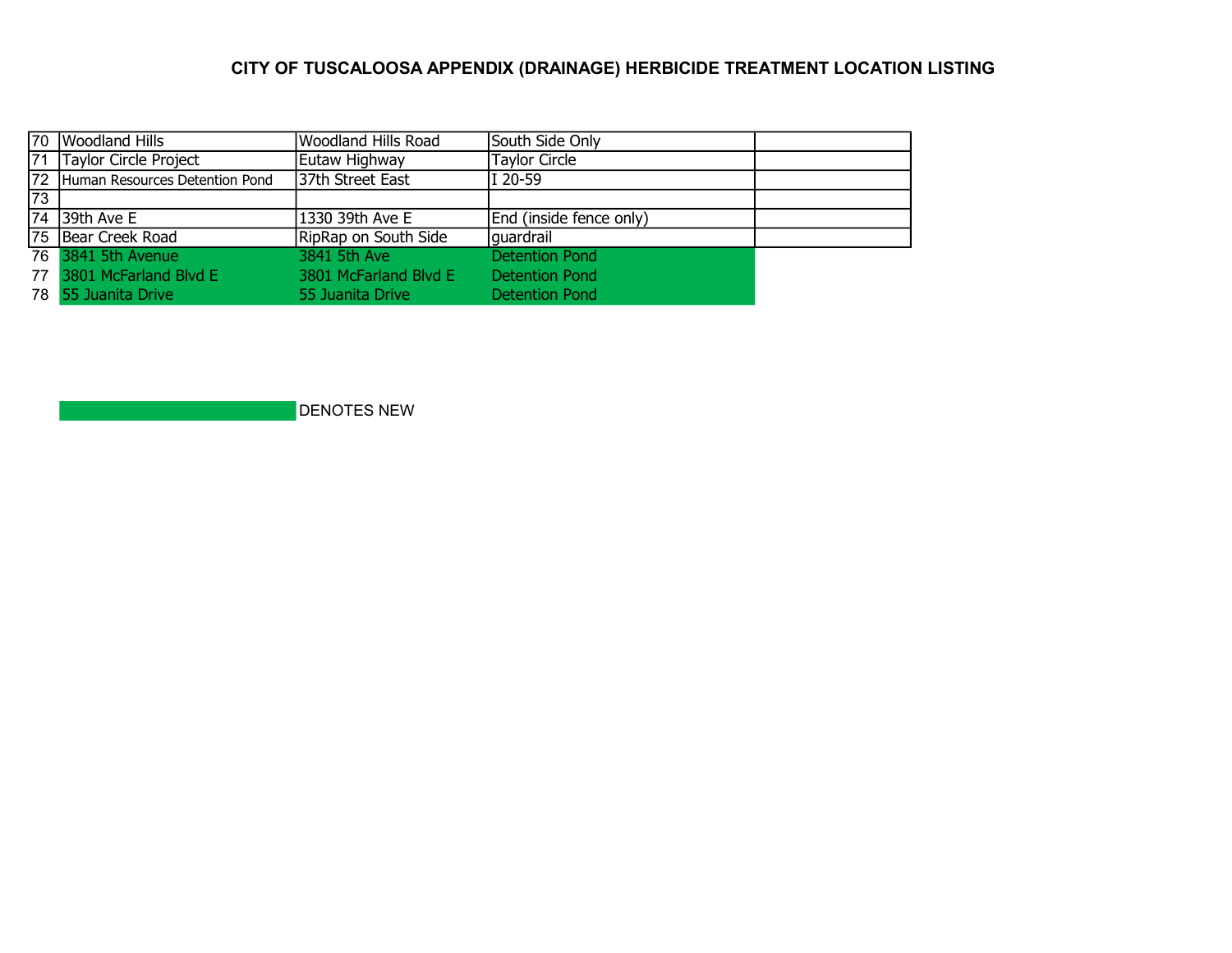## Herbicide Location List Roadside for Tuscaloosa City

| Name:                               | From:                       | To:                       | Treated: |
|-------------------------------------|-----------------------------|---------------------------|----------|
| <b>Watermelon Road</b>              | <b>City Limits</b>          | <b>Owens Road</b>         |          |
| <b>Owens Road</b>                   | <b>Watermelon Road</b>      | <b>City Limits</b>        |          |
| <b>Rice Mine Road</b>               | <b>City Limits</b>          | <b>City Limits</b>        |          |
| <b>Rice Valley Road</b>             | <b>Hampton Drive</b>        | <b>Rice Mine Road</b>     |          |
| <b>Robert Cardinal Airport Road</b> | <b>Industrial Drive</b>     | <b>City Limits</b>        |          |
| New Watermelon Road                 | <b>Watermelon Road</b>      | 64th Street N.E.          |          |
| River Road / Jack Warner Pkwy       | 3rd Street                  | <b>Holt Road</b>          |          |
| 19th Avenue                         | 2nd Street East             | <b>Holt Road</b>          |          |
| <b>Holt Road</b>                    | 19th Avenue East            | 1st Street East           |          |
| <b>Kicker Road</b>                  | 5th Place East              | University Blvd.          |          |
| Joe Malisham Pkwy                   | State Highway 82            | End                       |          |
| Helen Keller Blvd.                  | Jack Warner Parkway         | University Blvd.          |          |
| Sharp's Landing Road                | <b>City Limits</b>          | <b>Boat Launch</b>        |          |
| 19th Avenue East                    | 10th Street                 | 13th Street East          |          |
| 14th Avenue                         | 24th Street                 | 19th Street               |          |
| 15th Street / Stillman              | O'Connor Drive              | University Blvd.          |          |
| 16th Avenue                         | Hargrove Road               | End                       |          |
| 26th Avenue                         | R.R. Tracks                 | R.R. Tracks               |          |
| Kicker Road                         | Carriage Lane               | Hargrove Road East        |          |
| Old Sanders Ferry Road              | <b>City Limits</b>          | <b>City Limits</b>        |          |
| 31st Street Bridge                  | Greensboro Avenue           | Kauloosa Avenue           |          |
| Johnson Road                        | Old Sanders Ferry Road      | <b>Black Warrior Pkwy</b> |          |
| <b>Campus Drive</b>                 | 5th Avenue East             | Helen Keller Blvd.        |          |
| 3rd Avenue East                     | 39th Street                 | Skyland Blvd.             |          |
| 39th Avenue East                    | 14th Street                 | University Blvd.          |          |
| Hargrove Road                       | Pelham Loop Road            | 37th Place East           |          |
| 26th Avenue                         | Skyland Blvd.               | 37th Place East           |          |
| <b>Cypress Creek Avenue</b>         | Skyland Blvd.               | Jug Factory Road          |          |
| Jug Factory Road                    | <b>City Limits</b>          | McFarland Blvd.           |          |
| 57th Street East                    | <b>Cypress Creek Avenue</b> | End                       |          |
| <b>Watermelon Road</b>              | McFarland Blvd.             | Snows Mill Road           |          |
| 29th Street                         | 39th Avenue                 | Herman Avenue             |          |
| 35th Street                         | M.L. King Jr. Blvd.         | <b>Mill Creek Avenue</b>  |          |
| James I. Harrison Pkwy E.           | 12th Avenue East            | Hargrove Road East        |          |
| Hargrove Road                       | 37th Street East            | <b>City Limits</b>        |          |
| <b>Woodland Road</b>                | Hargrove Road East          | North Side of I 20/59     |          |
| North Ridge Road                    | <b>Rice Valley Road</b>     | Old Colony Road           |          |
| <b>Old Colony Road</b>              | <b>Rice Mine Road</b>       | Old Watermelon Rd.        |          |
| 21st Street                         | 40th Avenue                 | 45th Court                |          |
| 3rd Street                          | Greensboro Avenue           | 28th Avenue               |          |
| 2nd Avenue East                     | 26th Street East            | Hargrove Road             |          |
| 3rd Street                          | 24th Avenue                 | 25th Avenue               |          |
| 24th Avenue East                    | 15th Street East            | End                       |          |
| Pelham Loop Road                    | 29th Avenue East            | 25th Avenue East          |          |
| Queens City Ave.                    | Rear Boundary of Library    | 3rd Street                |          |
| 3rd Street                          | Queens City Avenue          | End                       |          |
| Fosters Ferry Road                  | 39th Avenue                 | 22nd Place                |          |
| Mercedes Blvd.                      | <b>City Limits</b>          | <b>City Limits</b>        |          |
| J.V.C. Road                         | <b>Buttermilk Road</b>      | Skyland Blvd.             |          |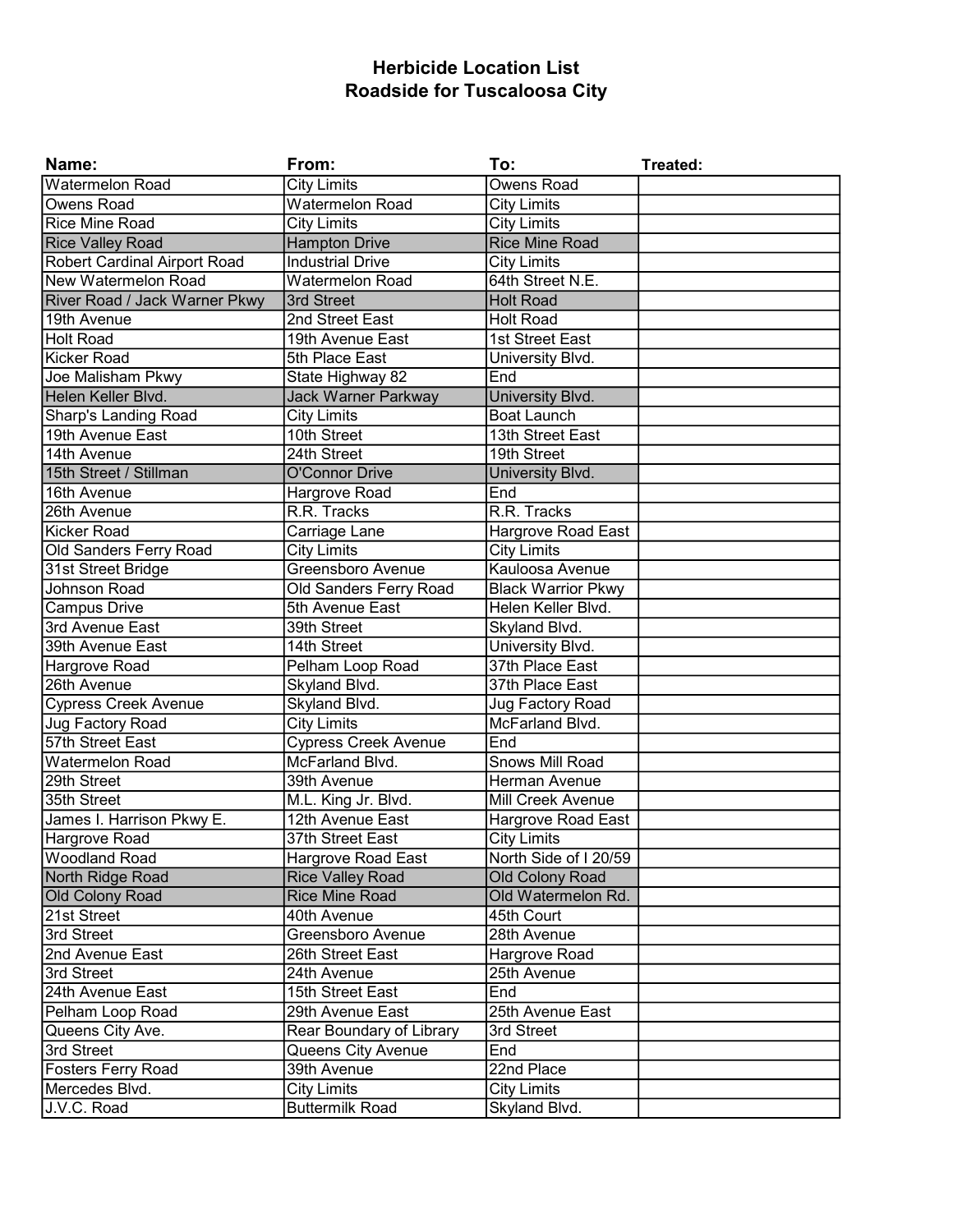## Herbicide Location List Roadside for Tuscaloosa City

| <b>Buttermilk Road</b>           | <b>City Limits</b>          | R.R. Tracks                  |  |
|----------------------------------|-----------------------------|------------------------------|--|
| Tuscaloosa Police Dept.          | <b>Watermelon Road</b>      | Lake Tuscaloosa              |  |
| 31st Avenue E.                   | 45th Place E.               | 48th Place E.                |  |
| 47th Street East                 | 30th Avenue                 | 32nd Avenue East             |  |
| Southside Drive                  | Greensboro Avenue           | 31st Street                  |  |
| 21st Avenue                      | <b>River Road</b>           | University Blvd.             |  |
| Holt Road                        | <b>Universal Heights</b>    | Jack Warner Pkwy             |  |
| 13th Street East                 | McFarland Blvd.             | 13th Avenue East             |  |
| 10th Avenue                      | Greensboro Avenue           | <b>Hargrove Road</b>         |  |
| University Blvd.                 | 14th Street E.              | 15th Street                  |  |
| Point Clear Road                 | Rice Mine Road              | <b>City Limits</b>           |  |
| <b>Black Warrior Parkway</b>     | 31st Street                 | <b>Taylor Circle</b>         |  |
| <b>Black Warrior Parkway</b>     | Highway 11                  | East City Limits             |  |
| <b>Energy Lane</b>               | <b>U.S. HWY 82</b>          | End                          |  |
| <b>Industrial Park</b>           | Robert Cardinal Airport Rd. | Commerce Drive               |  |
| <b>Commerce Drive</b>            | Robert Cardinal Airport Rd. | <b>Industrial Park Drive</b> |  |
| Old Kaulton Road                 | <b>Elm Street</b>           | 35th Street                  |  |
| Kauloosa Avenue                  | <b>U.S. HWY 69</b>          | Greensboro Avenue            |  |
| 13th Street East                 | McFarland Blvd.             | 7th Alley                    |  |
| <b>Buttermilk Road</b>           | <b>City Limits</b>          | <b>City Limits</b>           |  |
| *(Woodland Forest Gardens)       |                             |                              |  |
| <b>University Lane</b>           | <b>Brooksdale Drive</b>     | <b>Prince Acres</b>          |  |
| Hargrove Road                    | <b>Kicker Road</b>          | <b>Hickory Lane</b>          |  |
| Moody Swamp Road                 | 35th Street                 | <b>City Limits</b>           |  |
| McFarland Blvd.                  | <b>City Limits</b>          | <b>City Limits</b>           |  |
| <b>Harper Lee Drive</b>          | Helen Keller                | Julia Tutwiler               |  |
| Julia Tutwiler                   | <b>McFarland</b>            | <b>Helen Keller</b>          |  |
| Stillman Blvd.                   | 29th Avenue                 | MLK Blvd.                    |  |
| 3rd Street N.                    | 22nd Avenue                 | Rice Valley Road             |  |
| 15th Street/ I-359               | On & Off Ramps              |                              |  |
| 29th Street East                 | <b>Culver Road</b>          | Greenview                    |  |
| 25th Avenue NE                   | Kicker Road                 | 1st Street E.                |  |
| <b>Rice Mine Road Gaurdrails</b> | McFarland Blvd.             | <b>Bryant Bridge</b>         |  |
| Diamon Ridge                     | Spring Hill Lake            | End                          |  |
| Mimosa Park Road                 | <b>Hwy 69</b>               | Links                        |  |
| 61st Street                      | <b>Hwy 69</b>               | <b>City Limits</b>           |  |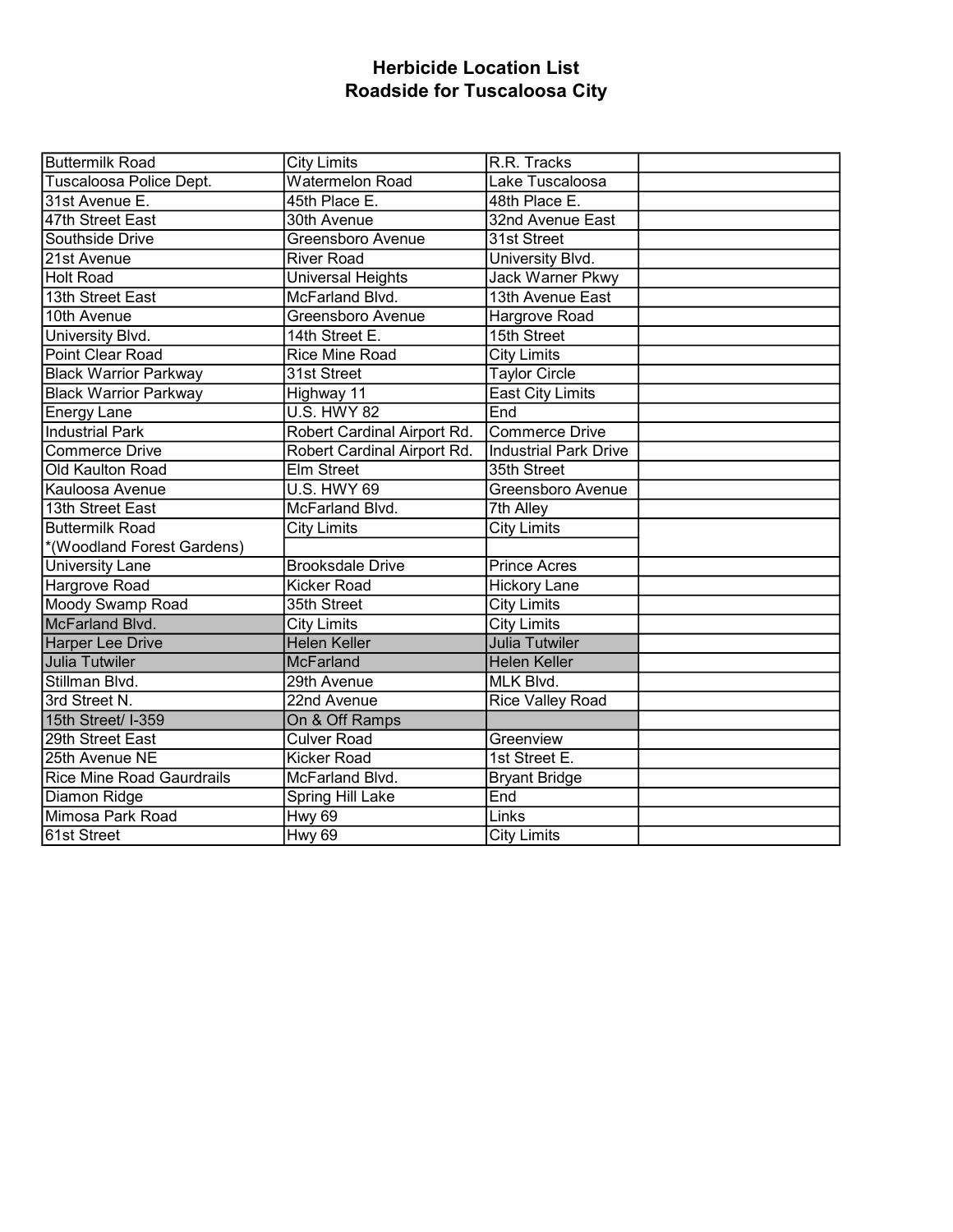### CURB AND GUTTER TREATMENT AREAS (ROADSIDE) 2014

| Name:                       | From:                             | To:         | Treated: |
|-----------------------------|-----------------------------------|-------------|----------|
| 15th Street                 | O'Connor Drive   University Blvd. |             |          |
| <b>River Road</b>           | <b>Street</b>                     | City Limits |          |
| McFarland Blvd. City Limits |                                   | City Limits |          |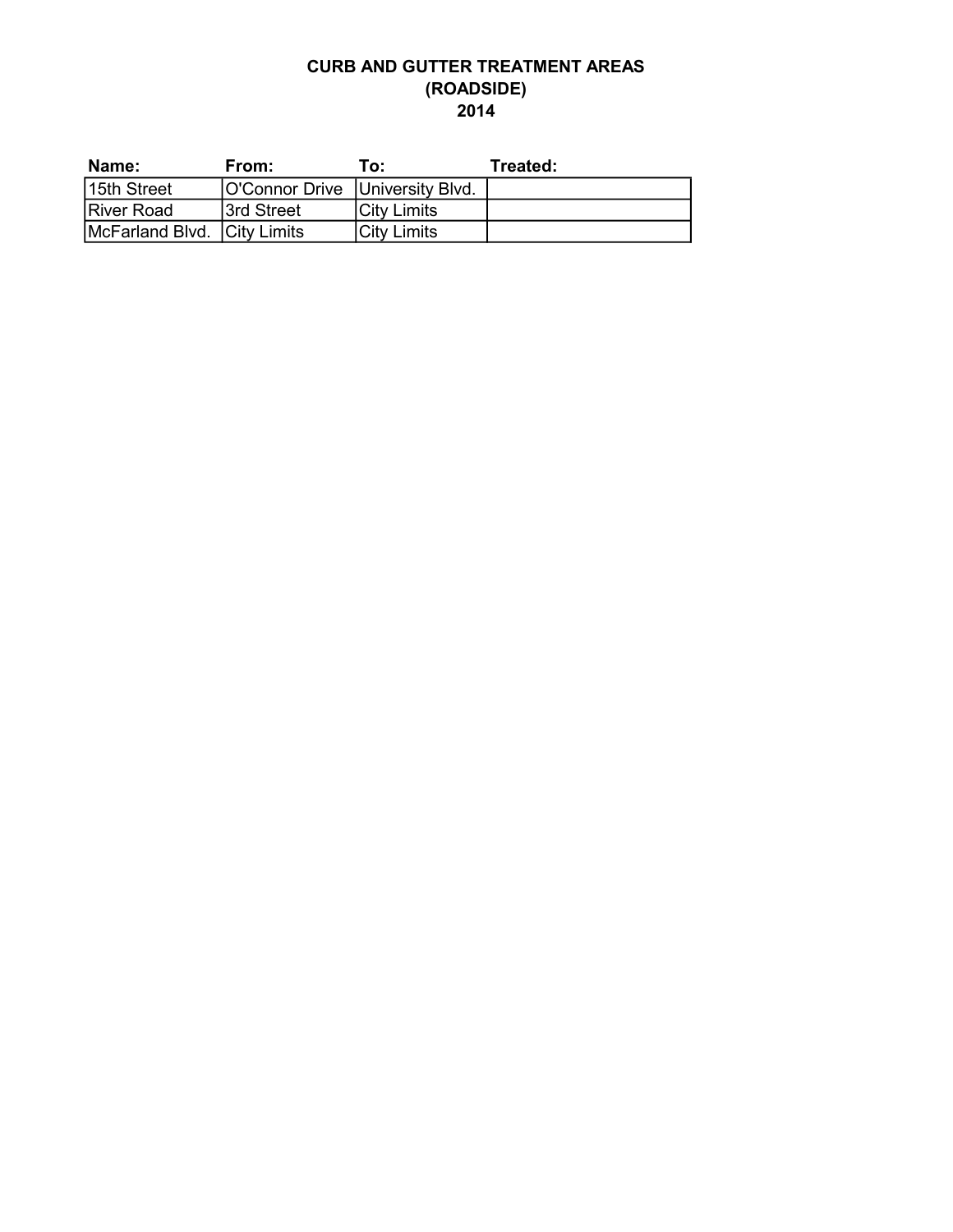| Name:                  | From:               | To:                 | Treated: |
|------------------------|---------------------|---------------------|----------|
| 15th Street            | <b>Foster Ferry</b> | University Blvd.    |          |
| <b>River Road</b>      | <b>3rd Street</b>   | <b>ICity Limits</b> |          |
| <b>McFarland Blvd.</b> | <b>ICity Limits</b> | <b>ICity Limits</b> |          |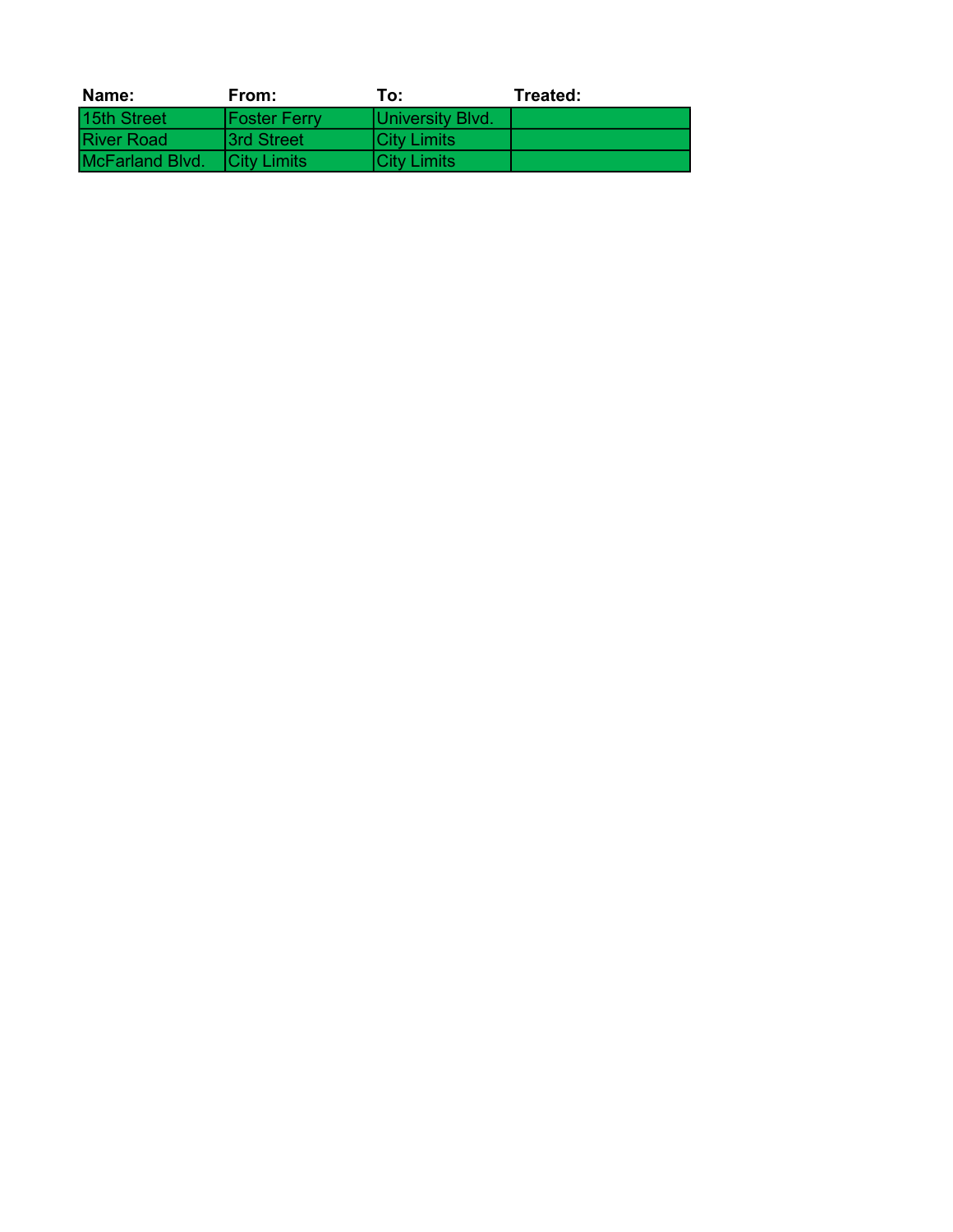#### HAND AND OFF-ROAD EQUIPMENT APPLICATION AREAS (ROADSIDE)

|   | Name:                                                                                    | Treated: |
|---|------------------------------------------------------------------------------------------|----------|
| 1 | T.D.O.T. Complex Fence & Buildings                                                       |          |
| 2 | <b>River Road (Not Under Cemetery)</b>                                                   |          |
| 3 | New Watermelon Road at Rice Mine Road (North & South)                                    |          |
| 4 | 15st Street                                                                              |          |
| 5 | Pedestrian Overpass (15th Street and Arcadia Drive)                                      |          |
| 6 | Corner of Johnson Road and Old Sanders Ferry Road                                        |          |
| 7 | <b>Rice Mine Interchange</b>                                                             |          |
| 8 | Shelby Park                                                                              |          |
| 9 | <b>Robert Cardinal Airport Road</b>                                                      |          |
|   | 10 16th Avenue                                                                           |          |
|   | 11 Southside Drive                                                                       |          |
|   | 12 City Lot at 3rd Street                                                                |          |
|   | 13 Gvernment Plaza Grass (Between 6th and 7th and 21st and 23rd avenue                   |          |
|   | 14 7th Street Bridge                                                                     |          |
|   | 15 The Mount Apartments                                                                  |          |
|   | 16 3rd Street East Cemetery                                                              |          |
|   | 17 City Lot at 2600 Block of 25th Street                                                 |          |
|   | 18 University Blvd. Viaduct                                                              |          |
|   | 19 City walk (2nd to 1st ave)                                                            |          |
|   | 20   Alley West of Hackberry Lane and North of Avalon Place                              |          |
|   | 21 Holt Road (West Side)                                                                 |          |
|   | 22 Turf On/Off area by kicker and University                                             |          |
|   | 23 Drainage Ditch West of Greensboro Ave. at 26th Street                                 |          |
|   | 24 Median at 15th Street and Pelham Loop Road                                            |          |
|   | 25 Alberta Parkway                                                                       |          |
|   | 26 6th Street Bridge                                                                     |          |
|   | 27 T.D.O.T. Storage Facility (Non-Selective inside fence)                                |          |
|   | 28 Mercedes Blvd. (includes Rip Rap E & W Sides                                          |          |
|   | 29 Alpine Hills Dead Ends (1st Ave., 55th Street East, 52nd Street East & 3rd Street E.) |          |
|   | 30   Tuscaloosa Police Dept. at Watermelon Road and Lake Tuscaloosa                      |          |
|   | 31 Intersection of Black Warrior Parkway and Commerce Drive                              |          |
|   | 32 Queen City Park                                                                       |          |
|   | 33 Pinehurst & 3rd                                                                       |          |
|   | 34   15th Street Overpass From I-359 to 28th Ave.                                        |          |
|   | 35 City Lot at Heritage Hills                                                            |          |
|   | 36 Greensboro medians between Jack Warner and University                                 |          |
|   | 37   McFarland Blvd. (R.R. Overpass at 13th Street East, all guardrails, bridge ends     |          |
|   | City Limits to City Limits)                                                              |          |
|   | 38 Police Impound Yard and Fence (Non-Selective)                                         |          |
|   | 39 Fire Dept. Exercise Compound and Fence (Non-Selective)                                |          |
|   | 40 City Property / Lot, Kaulton Road at 35th Street                                      |          |
|   | 41 Lurleen B wallace Blvd North and South                                                |          |
|   | 42 Environmental Services Parking Lot Fences                                             |          |
|   | 43 Curry Center Fence, Retaining Walls and Building Foundations                          |          |
|   | 44 Curry Center TPD Impound Yard & Fence                                                 |          |
|   | 45 Curry Center Vacant Lot & Fence                                                       |          |
|   | 46 Woodland Trace @ JVC Road                                                             |          |
|   | 47 Guildswood Circle East                                                                |          |
|   | 48   Farmers Market Slope                                                                |          |
|   | 49 Northern River Walk                                                                   |          |